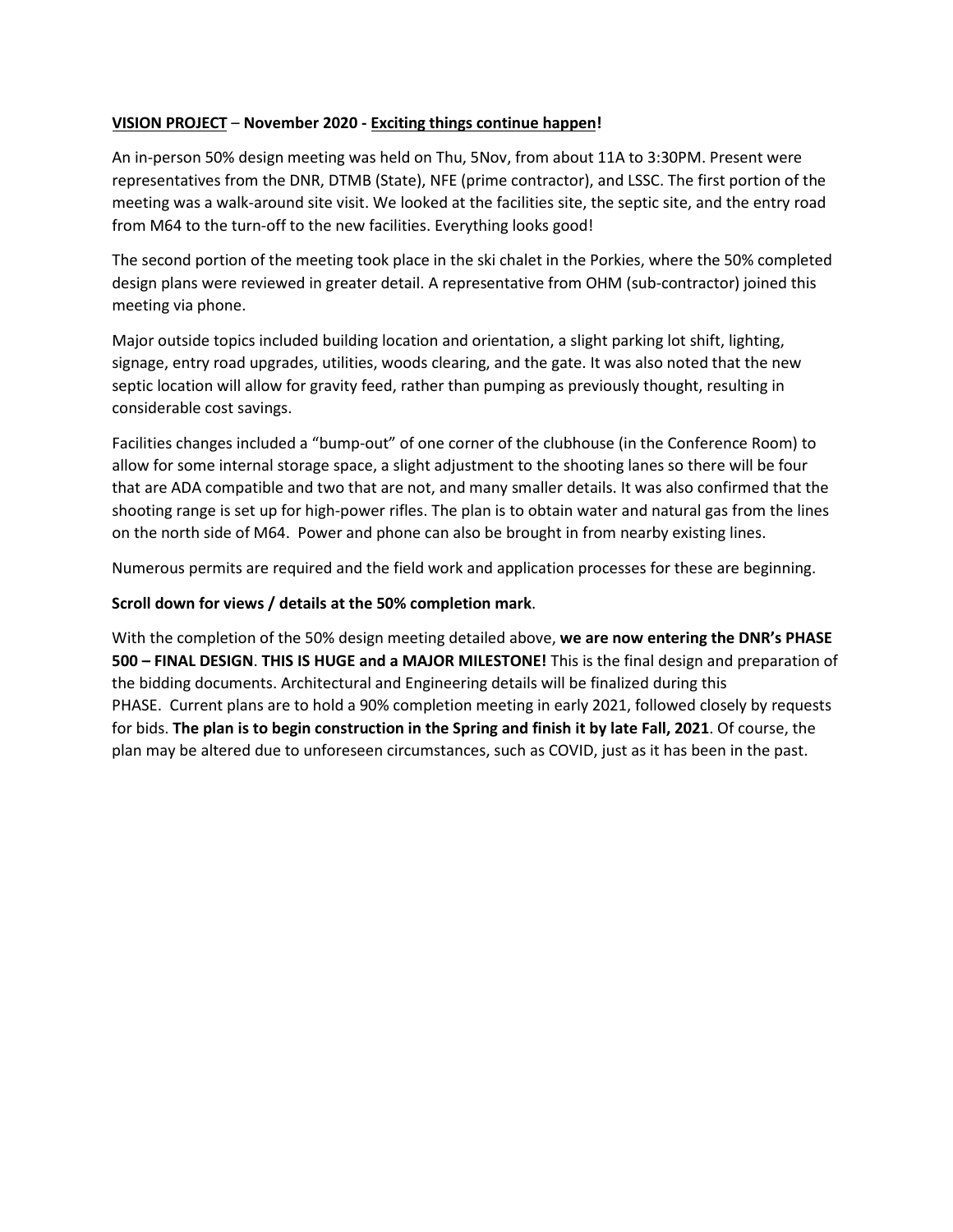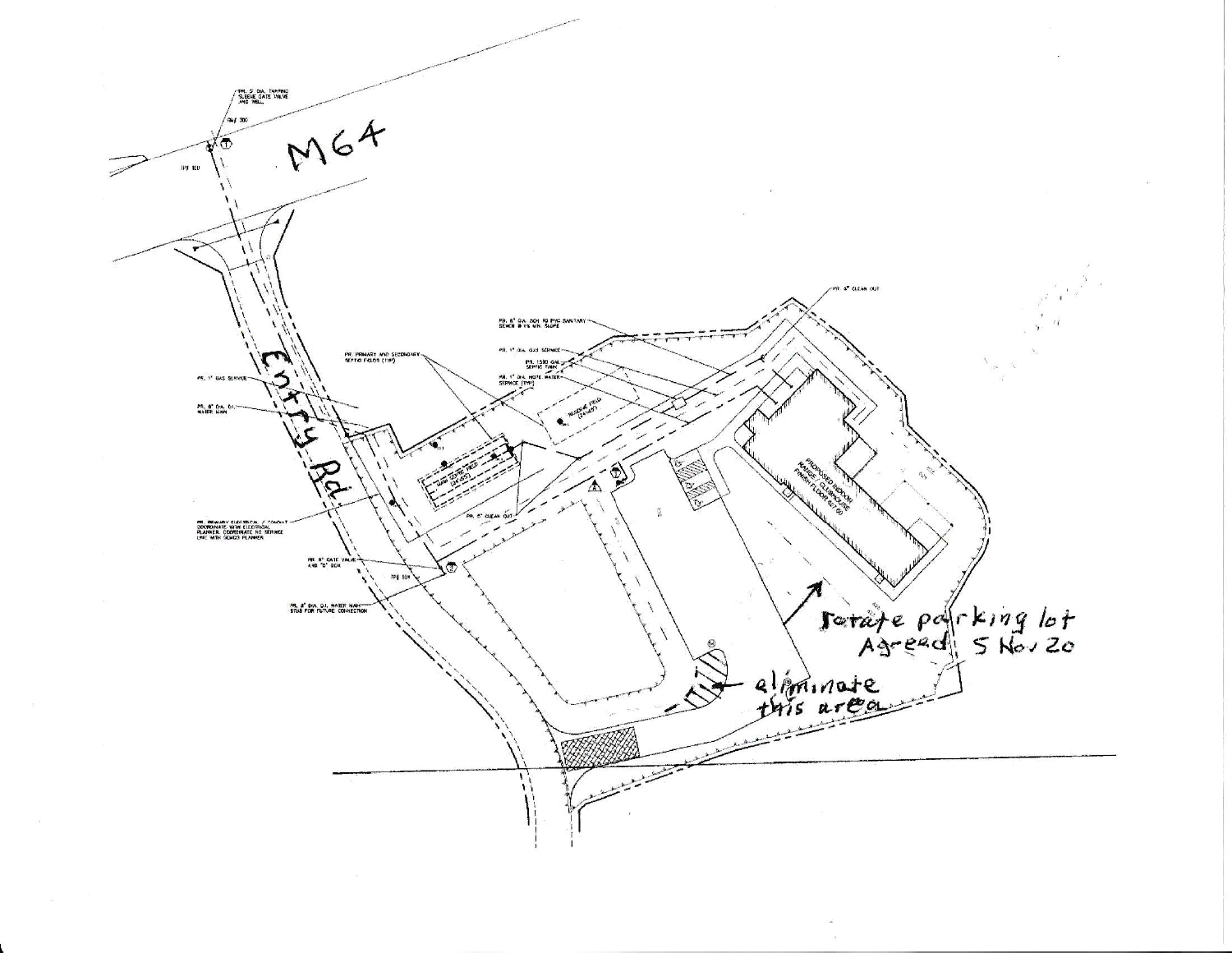91 MACEMELERK DATT HACEMALERK DATT PLACEDIUDER TEXT I PLACEDIUDER (ST.1)<br>22 MACEMELERK TEXT 2 PLACEROLDER TEXT 2 PLACEROLDER TEXT 2 PLACEROLDER TEXT 2<br>39 MACEMELERK TEXT 4 PLACEROLDER TEXT 4 PLACEROLDER TEXT 4 N. PLACEDIUD